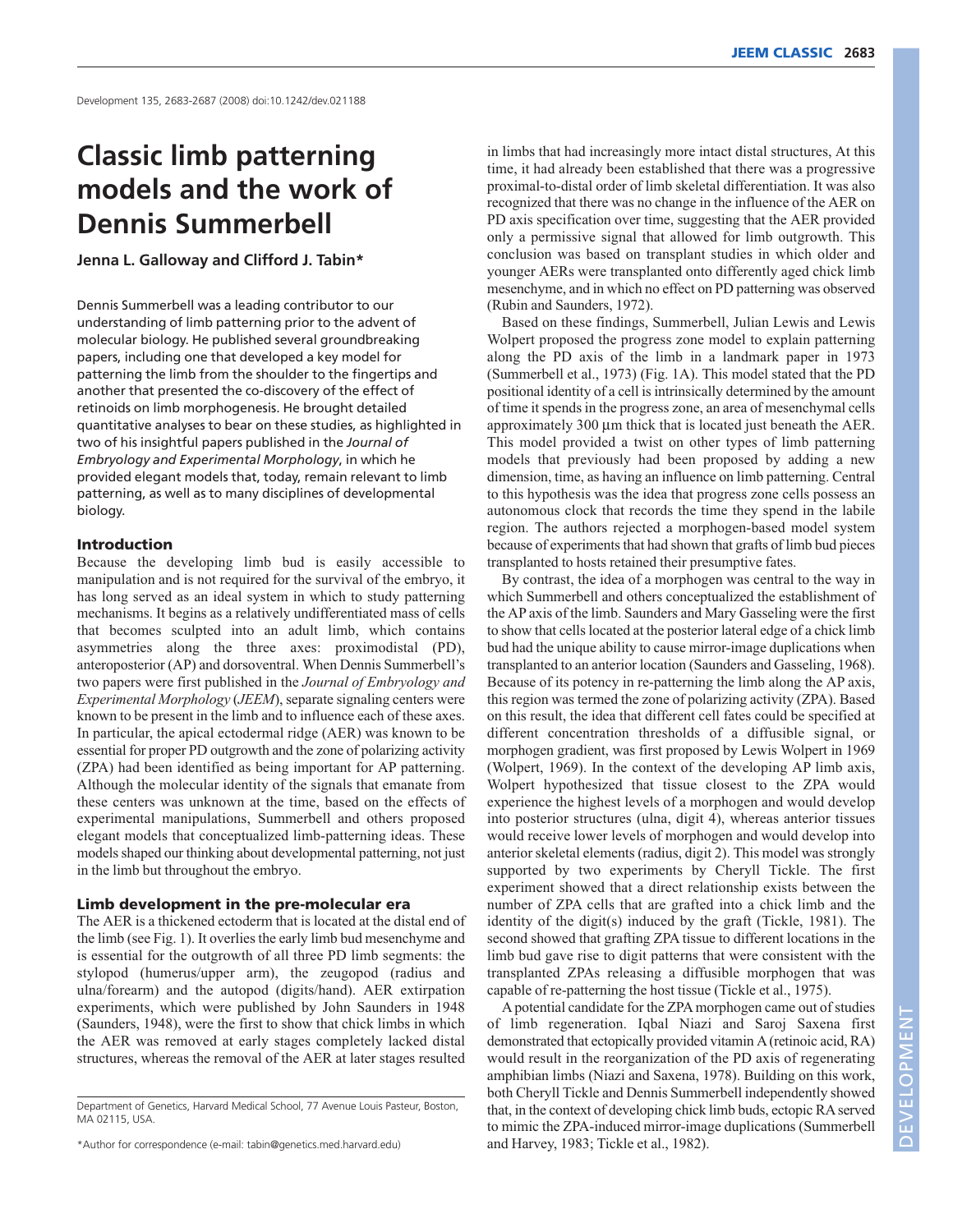### **Fig. 1. Models of proximodistal limb**

**patterning.** (**A**) AER removal results in the loss of distal structures as explained by the progress zone model. According to Summerbell, AER removal serves as an assay for measuring the timing of specification of the progress zone cells. When the AER (purple) is removed at HH stage 19, the progress zone (diagonal lines) has just specified the most proximal segment, the stylopod (light blue). When it is removed at later stages, at HH21, it has specified the zeugopod (medium blue), and, at HH25, the distal autopod (dark blue). Summerbell notes that specification of the wrist elements requires a relatively long period of time spent in the progress zone (HH21-HH24) and suggests that this is due to the complexity of the structure. (**B**) More recently, studies have shown that the absence of distal structures following AER removal in chick is caused by cell death in the region that underlies the AER (diagonal lines) (Dudley et al., 2002). The two-signal model suggests that progenitors for proximal (light blue) and distal (dark blue) segments are specified by



opposing RA and FGF signals (Capdevila et al., 1999; Mercader et al., 1999; Mercader et al., 2000; Sun et al., 2002; Mariani et al., 2008). The cell death and decreased proliferation that occurs following AER removal results in the loss of distal segments: the zeugopod and autopod at HH19, the autopod at HH21, and the distal phalanges of the autopod at HH25. The more proximal regions that have exited the progress zone remain intact, suggesting that AER removal could be used as an assay for the specification of cells just proximal to the progress zone. (**C**) The skeletal elements that form following AER removal at the stages indicated. AER, apical ectodermal ridge; AP, anteroposterior axis; A, autopod; FGF, fibroblast growth factor; HH, Hamburger Hamilton; PD, proximodistal axis; PZ, progress zone; RA, retinoic acid; S, stylopod; Z, zeugopod.

The removal of the AER and its effect on PD patterning, and the application of RA and its effect on AP patterning, were important results that provided assays for exploring and understanding limb patterning in the pre-molecular era of developmental biology. In the two extremely influential papers published by Summerbell in *JEEM*, each of these findings was readdressed on a quantitative level, providing new insights and, indeed, new ways of looking at these problems.

#### **A quantitative analysis of AER extirpation**

The progress zone model (see Fig. 1A) stated that PD identity is continuously changing in the distal limb bud and does not become specified until cells are displaced away from the distal domain. In particular, the positional identity of a cell is determined by the amount of time it spends in the progress zone, which lies beneath the AER. When the AER is removed, the cells of the progress zone cease to alter their PD fate, just as if they had exited the distal progress zone in an unaltered limb bud. Thus, distal-most fates are never specified following AER removal, resulting in the observed truncations in distal limb pattern.

To gain further insight into this phenomenon, Summerbell took a careful, quantitative approach to the AER removal experiments (Summerbell, 1974), in which he removed the AER from chick embryo right forelimb buds at Hamburger Hamilton (HH) stages 18- 28. At 10 days of development, the embryos were harvested and stained with Alcian Green to visualize the cartilage elements. The length of each element (humerus, ulna, radius and digit III) was measured and compared between control and operated limbs. Similar to the previous studies, he found that AER removal at later stages resulted in truncations that were progressively more distal. Moreover, he found that elements could be partially lost: skeletal elements were normal on the proximal end, but truncated at the distal end. This led to the important suggestion that limb segments did not

undergo regulative patterning (which would have led to the formation of a whole segment of smaller size). Thus, rather than being patterned segment-by-segment, the limb bud appeared to be patterned continuously along the PD axis. Perhaps the key insight in this paper is that, if the progress zone model is correct, the pattern that forms after AER removal directly reflects the extent of PD specification present in the distal limb at the time of AER extirpation (Fig. 1A,C). Thus, by comparing the pattern of the limb that results from the removal of the AER at different time points, one can assay the rate of change of a cell's positional value within the progress zone.

We now have an improved molecular understanding of the signals that emanate from the AER and of the cellular events that occur following its removal. Fibroblast growth factors (FGFs) are known to be the key signals generated by the AER that promote limb outgrowth (Fallon et al., 1994; Niswander et al., 1993). In addition, the AER FGFs are now known to be crucial for the survival of the limb progenitors located within the progress zone (Dudley et al., 2002; Rowe et al., 1982). This knowledge has brought about a reinterpretation of the AER extirpation experiments. If the resultant truncations were due to distal cells being frozen in an inappropriately proximal positional identity, they should contribute to proximal structures. Instead, as highlighted by cell labeling experiments, distal cells fail to be maintained in any skeletal elements following AER removal, owing to cell death (Dudley et al., 2002). Thus, the AER extirpation experiments do not give a reliable estimate of when PD segments are specified in the progress zone during limb development. Nonetheless, the logic presented by Summerbell (Summerbell, 1974) still holds, although the parameter being assessed is not the rate of change of positional value in the progress zone, but rather the process of differentiation at the proximal edge of the progress zone, where cells cease to require the AER for survival (Fig. 1B,C).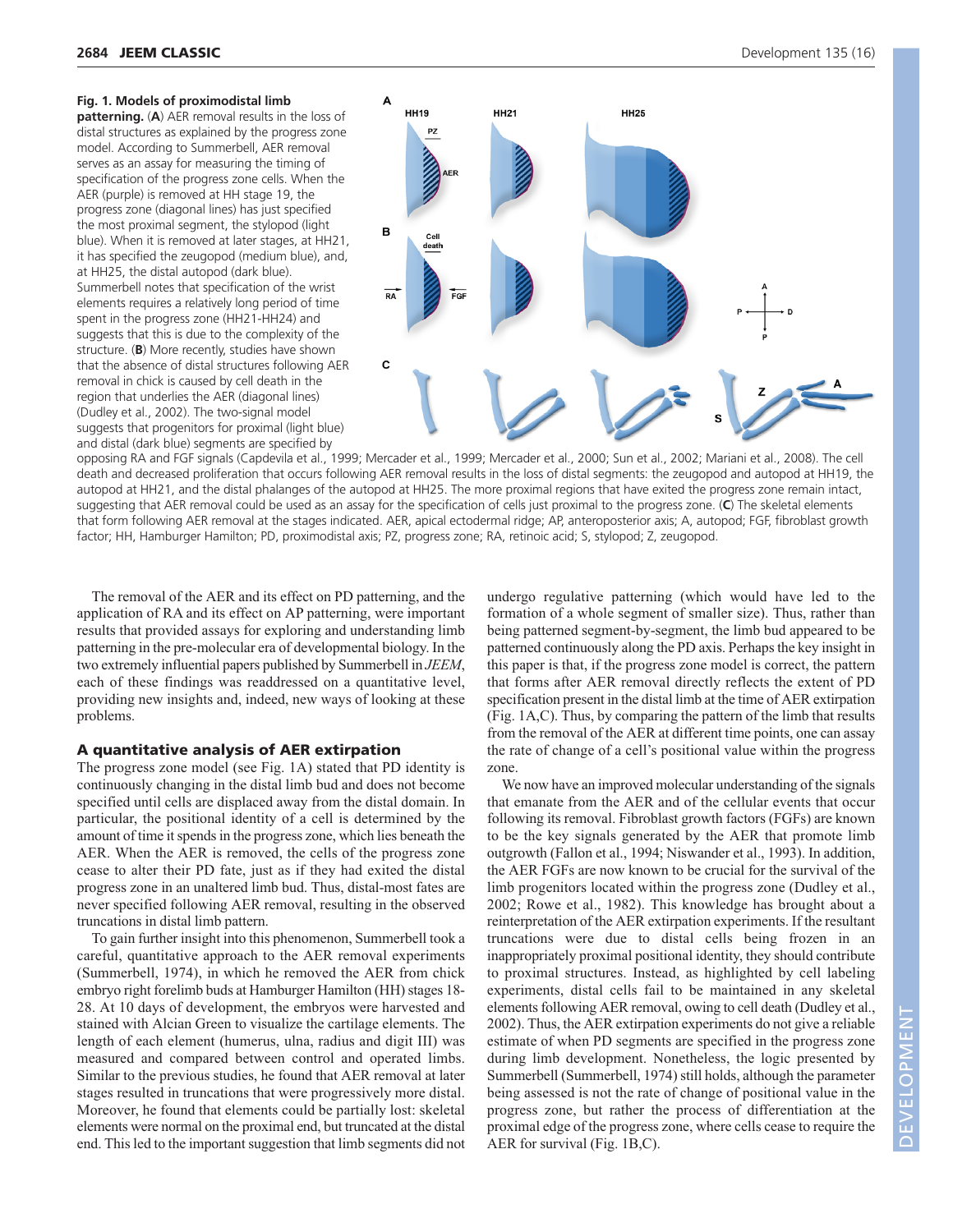Interestingly, Summerbell considered but then discounted cell death. This is because an earlier study of cell death following AER removal had erroneously reported that the wave of cell loss extends from the distal tip to the base of the limb bud (Janners and Searls, 1971). Summerbell correctly reasoned that, were this to be true, and if its effect was indeed significant, cell death would result in the loss of proximal, as well as distal, structures (which was not observed). It was not until eight years after Summerbell published his analysis that it was realized that the cell death that follows AER removal is actually confined to the distal 200-300 μm of the limb bud (Rowe et al., 1982).

As AER extirpation causes distal cell death, the timing of PD specification in the distal limb at the time of AER removal is, therefore, not a valid test of the progress zone model. In the decades following Summerbell's work, other models have been proposed to explain limb PD patterning. Based on the analysis of cell death following AER removal and other experiments, it has been proposed that cell fates for all three segments, stylopod, zeugopod and autopod, are established within the early limb bud and are subsequently expanded before differentiation into particular skeletal elements (Dudley et al., 2002). However, the current lack of molecular expression data supporting either the early specification model or the progress zone model has forced a re-examination of both models (Tabin and Wolpert, 2007). Instead, molecular evidence suggests that PD specification may be based on a system that involves two opposing signals, which operate distally and proximally to coordinate gene expression along the PD axis. In particular, the distal signaling molecule is thought to be FGF, while the proximal signal has been suggested to be RA (Fig. 1B) (Capdevila et al., 1999; Mercader et al., 1999; Mercader et al., 2000). Studies in mice have supported this two-signal model, and have proposed that FGFs from the AER have dual functions: specifying the initial progenitor size of each segment, and maintaining and expanding proper progenitor cell numbers prior to condensation (Mariani, 2008; Sun et al., 2002). Integrating the dynamic changes in target gene expression that occur in response to these signals as the limb bud grows out with the proximal-to-distal wave of differentiation (Tabin and Wolpert, 2007) can in principle provide a context for understanding, in modern terms, the process of PD specification that was so elegantly analyzed by Summerbell in his 1974 *JEEM* paper.

## **The ZPA and the role of RA**

At the time of Summerbell's 1983 paper, many in the field believed that a morphogen gradient produced by the ZPA specified positional information along the AP axis of the limb. The finding that RA could, like the ZPA, induce mirror-image duplications (Summerbell and Harvey, 1983; Tickle, 1983; Tickle et al., 1982) raised the intriguing possibility that a retinoid might, in fact, be the endogenous morphogen released by the ZPA. Summerbell undertook a quantitative analysis of this paradigm, by placing newspaper soaked in various concentrations of RA into slits cut into chick limb buds from HH stages 17-22. Summerbell discovered that the addition of RA at intermediate stages of chick development (HH19-HH20) gave mirror-image duplications similar to those caused by the ZPA grafts. He also found that the extent of mirror-image duplications was dependent upon the concentration of RA and the stage at which it was applied. This provided important additional evidence that AP patterning is laid down as a series of threshold responses. However, the introduction of very high doses of RA at early stages of limb development caused severe reductions in all skeletal elements. As such truncations are never seen in grafts that contain large numbers

of ZPA cells when they are transplanted at early stages, Summerbell was led to re-evaluate the presumption that ectopically applied RA reflects the activity of an endogenous retinoid morphogen.

In his paper, Summerbell very thoughtfully describes the possible models that could explain all of his results, particularly the reduction in skeletal elements. He first considered RA to be the ZPA morphogen. For this to be the case, the reduction in digits that occurs in response to high doses of RA would result from an enhancement of the signal, such that the concentration of morphogen was too high to specify the most anterior digits and only the most posterior digits would form. However, this does not easily explain the complete loss of skeletal elements at some doses. Alternatively, Summerbell proposed that RA might have dual functions in instructing patterning, as well as in causing cell death. Still, this explanation seemed unsatisfactory as Summerbell found it difficult to generate dose-response curves that incorporated both duplication and reduction phenotypes. Ultimately, Summerbell proposed that the phenotypical effect of RA could be more fully explained in terms of RA being an ectopic agent that acts on an endogenous patterning system, which he put in the context of a reaction-diffusion model for generating a concentration gradient of a morphogen in the limb bud.

The general reaction-diffusion model was proposed by Alan Turing in 1952 to describe how patterns could form from two interacting substances with different diffusion rates (Turing, 1952). Alfred Gierer and Hans Meinhardt added to this model by demonstrating that an important aspect of pattern formation is selfactivation and long-range inhibition (Gierer and Meinhardt, 1972). In this model, an activator is produced that diffuses slowly promoting its own production and that of a more rapidly diffusing inhibitor. In effect, the concentration ratio of activator to inhibitor near the source is higher than the ratio far from the source. Based on this model, Summerbell proposed that rather than being the ZPA morphogen, RA alters the activator to inhibitor ratio, thereby causing the activator to be released from inhibition. At low to moderate RA concentrations, a stable anterior peak of activator forms, resulting in mirror-image duplications of the skeletal elements. This model also explains the loss of structures that is observed when high RA concentrations are applied to the limb as resulting from there being an increased amount of activator across the whole of the limb field. Anterior skeletal elements that are normally specified at lower activator concentrations are progressively lost at increasing doses of RA.

Summerbell was correct in interpreting the effect of RA as a pharmacological influence on an unrelated endogenous morphogen released by the ZPA. We now know that morphogen to be sonic hedegehog (SHH) (Riddle et al., 1993). In causing limb duplications, RA does not exactly mimic the ZPA, but instead acts to convert anterior cells into ZPA cells, causing SHH to be expressed in the anterior limb bud (Fig. 2A) (Noji et al., 1991; Riddle et al., 1993; Wanek et al., 1991).

Although the spatial gradient of SHH activity across the limb bud is not established by a true reaction-diffusion mechanism, many elements incorporated into Summerbell's model have held true. Intrinsic to the reaction-diffusion mechanism is an activator that positively influences its own activity and that also induces the formation of an inhibitor. Indeed, through an FGF-feedback loop, SHH indirectly promotes its own expression (Fig. 2B) (Laufer et al., 1994; Niswander et al., 1994), and it also activates the expression of inhibitors, such as patched (Chen and Struhl, 1998; Goodrich et al., 1996; Marigo et al., 1996) and hedgehog-interacting protein (HIP) that act to limit SHH activity (Chuang and McMahon, 1999). Currently, SHH is believed to control digit identity by acting as a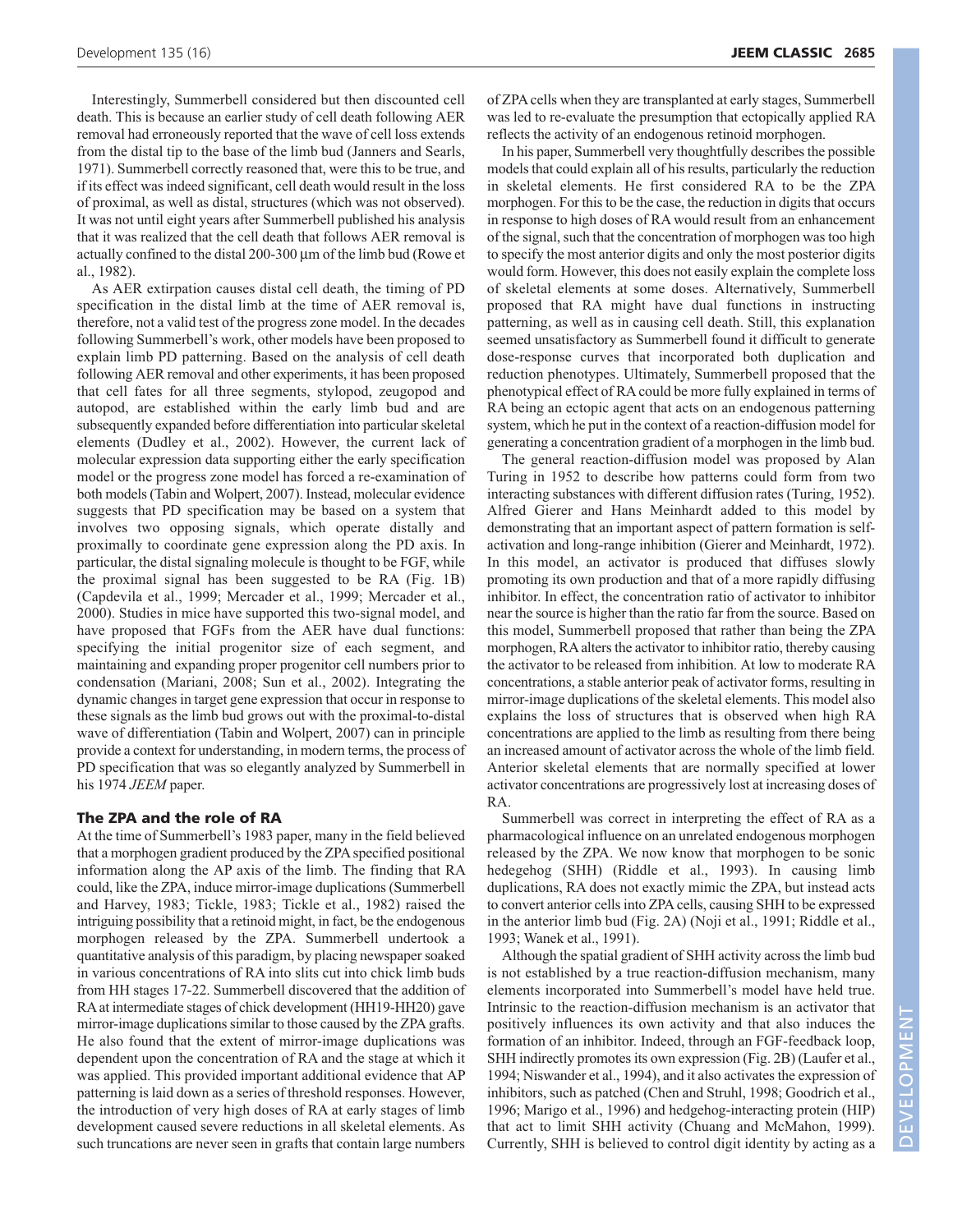**Fig. 2. Anteroposterior patterning in the limb bud.** Our current understanding of the ZPA signal SHH. (**A**) Summerbell placed newspaper soaked in RA in the anterior region of an early stage limb bud. We now know that RA can induce in the forelimb the expression of genes that are not induced by SHH (green) or ZPA grafts, such as HOXB8 (Lu et al., 1997; Stratford et al., 1997). HOXB8 is sufficient to induce SHH expression in the anterior limb bud, but is not required for endogenous SHH expression (Charite et al., 1994; van den Akker et al., 1999). The application of RA to the anterior limb bud results in the induction of an anterior ZPA and mirror image duplications. In chick, the digits are labeled II-IV in the anterior to posterior direction. (**B**) The SHH-FGF feedback loop serves to maintain SHH signaling: SHH induces the expression of Gremlin (GRE) in non-SHHexpressing cells and GRE antagonizes BMP signaling, allowing maintained FGF signaling in the posterior AER, which then maintains SHH expression (Zuniga et al., 1999). (**C**) SHH signaling represses the processing of full-length GLI3 into a shorter repressor fragment (GLI3R, blue), resulting in a gradient of GLI3A (GLI3 activator) to GLI3R across the AP axis of the limb (Litingtung et al., 2002; te Welscher et al.,



2002). The levels of GLI3R possibly coordinate digit identity across the AP axis. (**D**) The mouse limb has the digits labeled (I-V) from anterior to posterior. Based, in part, on fate mapping of SHH-descendents and SHH-responsive cells (Ahn and Joyner, 2004; Harfe et al., 2004), a model of digit patterning has emerged: digit I is SHH independent; digit II depends on SHH concentration; digit III depends on SHH concentration and the duration of SHH exposure; and digit IV and V depend on the duration of high levels of SHH signaling. AP, anteroposterior axis; BMP, bone morphogenic protein; FGF, fibroblast growth factor; PD, proximodistal axis; RA, retinoic acid; SHH, sonic hedgehog.

morphogen both spatially and temporally. From studies in mice that have examined the fate of SHH descendants and SHH-responsive cells, and from experiments in chick in which the time period over which the limb bud is exposed to SHH has been altered, it is thought that the digits are differentially patterned by the length of time and the concentration of SHH (Fig. 2D) (Scherz, 2007; Ahn and Joyner, 2004; Harfe et al., 2004).

The interplay between activators and repressors in establishing the AP limb axis also comes into play at the level of the downstream transcription factor GLI3, which is modulated in response to SHH signaling. Full-length GLI3 is cleaved into a transcriptional repressor (GLI3R) in the absence of SHH signaling. This cleavage is prevented after SHH signaling occurs, and GLI3 is maintained as a transcriptional activator (Wang et al., 2000). Based on mouse knockout data, it is thought that SHH signaling in the limb alters the activator-to-repressor ratio of GLI3, which ultimately determines digit number and identity (Fig. 2C) (Litingtung et al., 2002; te Welscher et al., 2002). Although Summerbell could not have known these molecular details at the time, his quantitative analysis provided profound insights into the mechanisms patterning the developing limb.

### **Conclusions**

The two papers by Dennis Summerbell that we have discussed in this essay illustrate how early conceptual models of patterning events can shape our thinking about developmental processes for decades. Although the progress zone model is still contested today in the limb field, its implications – that time can be an important factor in patterning mechanisms – has been broadly felt. The concept

of a cell-autonomous clock has been validated in other processes, such as somitogenesis (Hirata et al., 2002; Jouve et al., 2000; Palmeirim et al., 1997). Moreover, the reaction-diffusion mechanism that Summerbell applied to AP patterning in the limb can be found in other developmental contexts, such as in the initial stages of leftright body axis determination and in skin pattern formation (Asai et al., 1999; Jung et al., 1998; Nakamura et al., 2006). The fact that Summerbell pushed beyond the initial conclusion that RA is the ZPA morphogen and drew upon a model that, to him, better satisfied all the data is a testament to his commitment towards gaining a fuller understanding of limb patterning. Ultimately, what Summerbell's work truly exemplifies is how a careful and thorough approach to generating, interpreting and modeling the data can have a profound impact on our understanding of developmental patterning mechanisms.

We thank Edwina McGlinn and Jose Rivera-Feliciano for their critical reading of the manuscript and help with the figures. J.L.G. is supported by the National Institute of Child Health and Human Development. The Tabin laboratory is supported by the NIH.

#### **References**

Ahn, S. and Joyner, A. L. (2004). Dynamic changes in the response of cells to positive hedgehog signaling during mouse limb patterning. *Cell* **118**, 505-516.

- **Asai, R., Taguchi, E., Kume, Y., Saito, M. and Kondo, S.** (1999). Zebrafish leopard gene as a component of the putative reaction-diffusion system. *Mech. Dev.* **89**, 87-92.
- **Capdevila, J., Tsukui, T., Rodriquez Esteban, C., Zappavigna, V. and Izpisua Belmonte, J. C.** (1999). Control of vertebrate limb outgrowth by the proximal factor Meis2 and distal antagonism of BMPs by Gremlin. *Mol. Cell* **4**, 839-849.
- **Charite, J., de Graaff, W., Shen, S. and Deschamps, J.** (1994). Ectopic expression of Hoxb-8 causes duplication of the ZPA in the forelimb and homeotic transformation of axial structures. *Cell* **78**, 589-601.